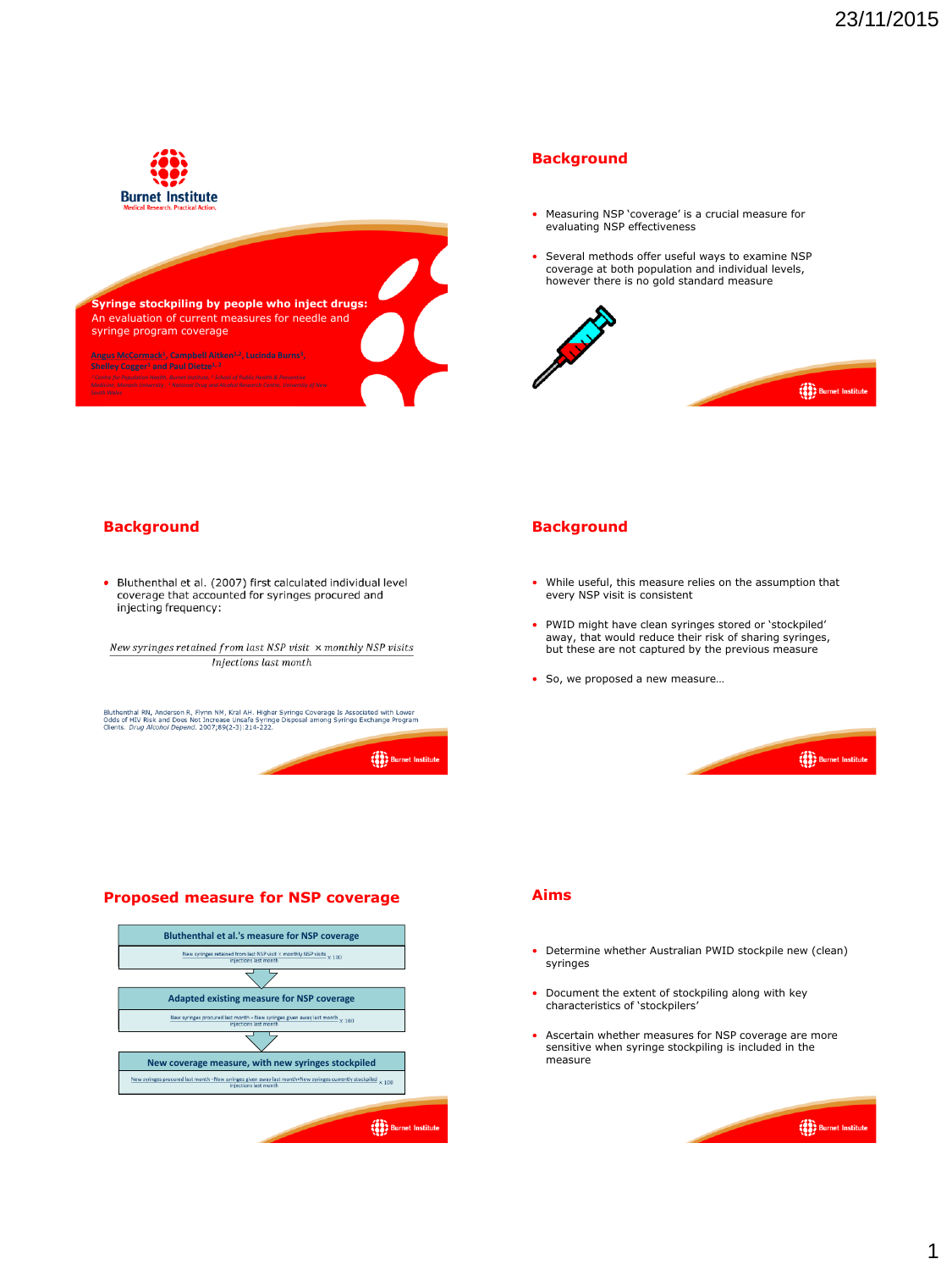(8) Burnet Institute

**OUT** Burnet Instit

## **Method**



**OUR** Burnet Institute

(80) Burnet Institu

(e)<br>Burnet Institute

- Illicit Drug Reporting System (IDRS)
- Annual, cross-sectional study
- Australian State and Territory capital cities
- Direct recruitment and 'snowballing'
- 735 structured interviews with PWID



- 'In the last month how many [needles and] syringes in total did you get?'
- 'In the last month how many [needles and] syringes in total did you give away?'
- 'Thinking about it overall, about how many times did you inject in the past month?'
- **'How many [needles and] syringes do you have 'stored' away at the moment [at home, in car etc.]?'**

## **Analysis and results: Demographics**

- Australian-born (85%)
- Male (69%)
- Over 35 years of age (70%)
- Unemployed (88%)
- Unstable housing (21%)
- Heroin and methamphetamine were most commonly reported as drug of choice and drug injected most frequently in the past month

#### **Analysis and results:**  Syringe Stockpiling

- Three quarters of PWID had at least 1 syringe stockpiled
- Mean syringes stockpiled by all participants =  $42$  (IQR 1, 50)
- Mean syringes stockpiled by all participants *with at least 1 syringe stockpiled* = 56 (IQR 6, 50)
- 43% of all participants had 20 or more new syringes stockpiled

**Analysis and results:** 

Factors associated with syringe stockpiling

- Syringe stockpiling was associated with:
	- Injecting career longer than 25 years
	- Daily injecting frequency
	- Non-ATSI background
	- Stable accommodation
	- No prison history

**Analysis and results:**  NSP Coverage (1)

- Without accounting for news syringes stockpiled 76% of participants had adequate NSP coverage
- When added, 84% of participants had adequate NSP coverage
- Existing measure = Underestimated NSP coverage